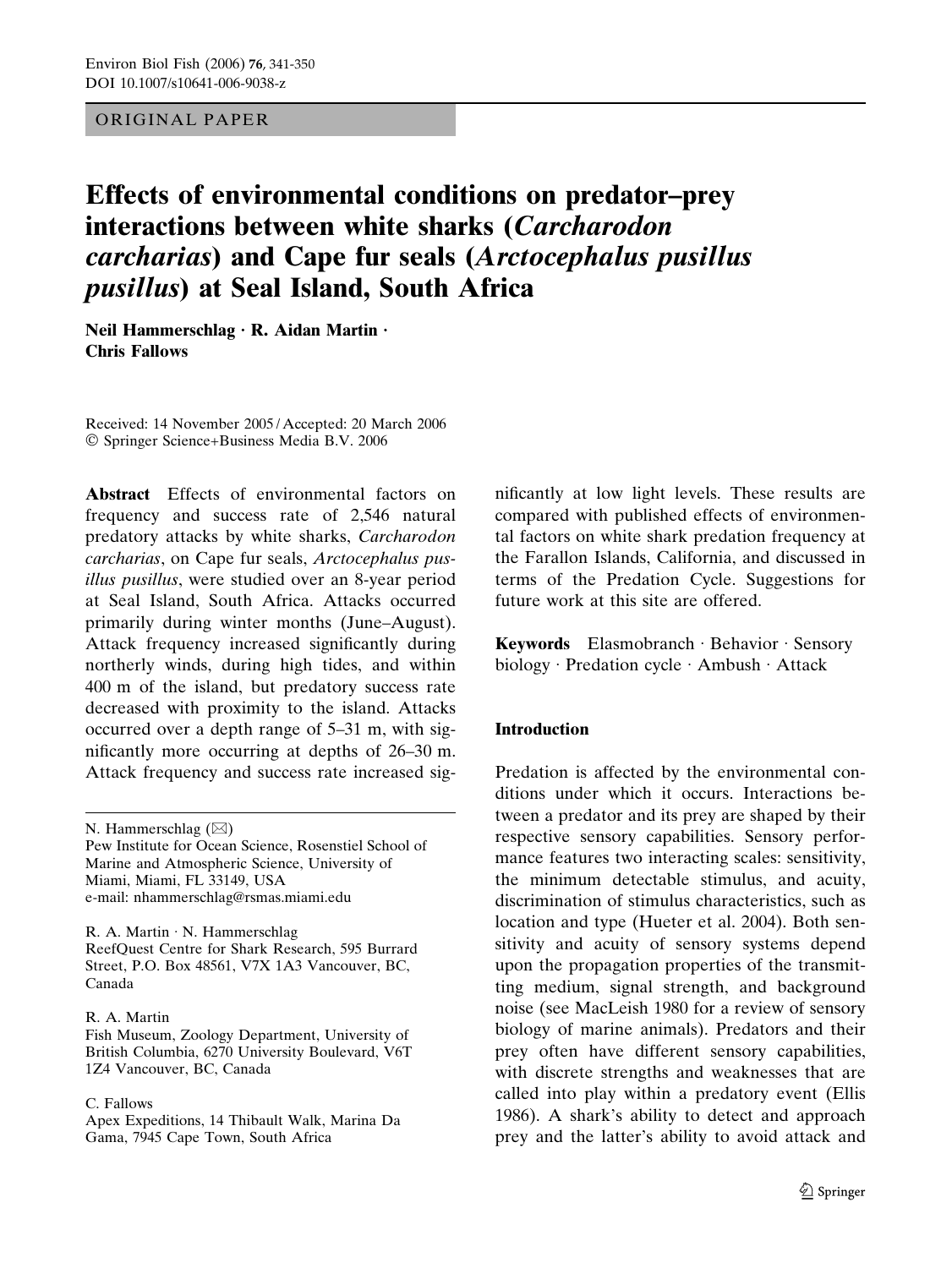subjugation are likely affected by environmental factors such as water clarity, ocean depth, tidal height, ambient light levels, current direction and speed. Activity peaks of predators should be correlated with periods when environmental and biological factors are optimal for exploitation of a selected prey item (Rogers et al. 1984; Sundström et al. 2001; Heithaus 2004). Thus, understanding the relative importance of environmental factors to predatory frequency and success is an important component of the sensory ecology of both sharks and their prey.

The Predation Cycle is usually divided into five phases: detection, approach, attack, subjugation, and consumption (Endler 1986). For sharks, least is known about the earliest stages of the Predation Cycle as natural predation by sharks is seldom observed in the wild (Myrberg 1987; Klimley et al. 1992; Bres 1993).

The white shark, Carcharodon carcharias, is an expedient species to use as a subject to study shark predation, due to the relative ease with which it can be observed attacking and feeding upon pinnipeds at the surface, especially near rocky islands where they aggregate (Ainley et al. 1981; 1985; Klimley et al. 1992; 1996; 2001). White sharks may detect pinniped haul-out sites by their characteristic odors (Strong et al. 1992). Demski and Northcutt (1996) found that olfactory bulbs of the white shark comprise 18% of total brain mass, the largest proportion of any shark measured to date, suggesting that scent detection is of great importance to these predators. Although other sensory modalities may come into play, individual pinnipeds at the surface are likely detected visually (Strong 1996). Gruber and Cohen (1985) found that the white shark possesses a duplex retina with a low rod– cone ratio (4:1) well suited to acute photopic vision and concluded that this species is primarily a diurnal hunter. White sharks frequently prey upon Cape fur seals, Arctocephalus pusillus pusillus, at haul-out sites off southern Africa (Stewardson 1999). Cape fur seals at the surface appear to detect white sharks visually, abruptly suspending travel behavior to assume a head-down posture and engage in subsurface scanning (Martin et al. 2005). Visual acuity and discrimination in Cape fur seals is very good, about 6 min

of arc and difference ratios as small as 1:1.19, respectively (Busch and Dücker 1987). Martin et al. (2005) suggested that under low light conditions, white sharks hunting near the bottom may have a visual and tactical advantage over Cape fur seals at the surface. Thus, abiotic factors that affect chemoreception and vision likely affect white shark–Cape fur seal predator–prey dynamics. Other abiotic factors, such as proximity to pinniped haul-outs, distance from shore or safety, and season also likely affect white shark predatory frequency and success rate.

White shark-pinniped predator-prey dynamics have been studied off California and some environmental factors affecting frequency of attack have been identified. Klimley et al. (1992) found that attacks on pinnipeds at Southeast Farallon Island (SEFI) occurred during autumn (August to early December), clustered at similar times and locations on consecutive days. Pyle et al. (1996) found that wind direction, air temperature, barometric pressure, swell direction, and sea surface salinity showed no significant correlation with frequency of white shark predatory attacks on pinnipeds at SEFI. Attacks were clustered in a "high risk zone" near pinniped entry and exit points, between 25 and 450 m from shore at depths of 5–50 m, with a decrease in attack frequency with increasing depth (Klimley et al. 1992). Frequency of attacks on northern elephant seals, Mirounga angustirostris, at SEFI is greatest during high tides, possibly because competition for reduced haul-out space forces concentrations of seals into the water (Anderson et al. 1996). Attack frequency increased significantly with swell height and decreased with water clarity, factors which likely affect the ability of a pinniped to detect and respond to an approaching or attacking white shark (Pyle et al. 1996). Klimley et al. (1992) found that attacks on pinnipeds occurred throughout daylight hours at SEFI; however, Klimley et al. (2001) reported circumstantial evidence of nocturnal white shark predation on northern elephant seals at Año Nuevo Island. Overall predatory success rate of white shark attacks on pinnipeds at SEFI was found to be 64% (Klimley et. al. 1992), but environmental factors affecting predatory success were not evaluated for either SEFI or Año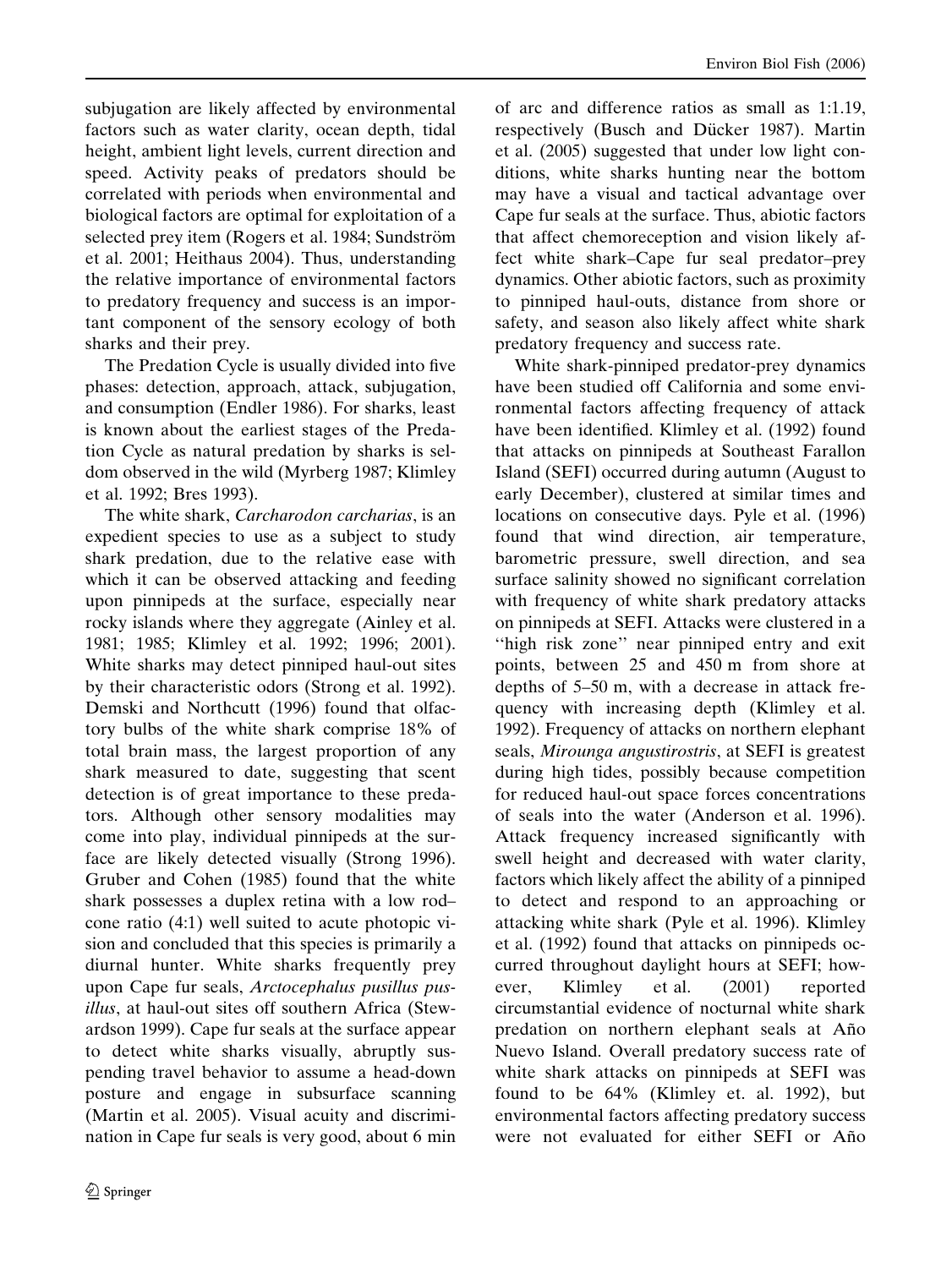Nuevo Island. Predatory behavior of white sharks has also been studied at Seal Island in False Bay, South Africa by Martin et al. (2005), who concluded that predation is a tactically fluid event that is probably influenced by local environmental conditions. However, they did not evaluate how environmental factors affected white shark predatory success.

The present paper extends previous work at Seal Island and is based on nearly 2,600 natural predations on Cape fur seals documented from observation vessels. Up to 2,400 shark attacks and 700 seal groups leaving and returning from Seal Island were correlated with environmental parameters measured from a land-based weather station and/or onboard vessel sensors. Environmental factors affecting a white shark's ability to successfully detect and approach its pinniped prey and its prey's ability to avoid attack and subjugation are described, including factors not previously described in the literature. These factors affect the sensory ecology of white sharks and Cape fur seals and are most important at the earliest stages of the Predation Cycle (detection, approach, attack), and least significantly influence the later stages (subjugation and consumption). Recommendations for future research at Seal Island are presented.

# **Methods**

Predatory behavior of the white shark, Carcharodon carcharias, was studied between 1997 and 2004 at Seal Island, South Africa. Seal Island is an elongated rocky islet at the foot of False Bay, centered at approximately 35° 8'6"S, 18° 35'00"E, with its south terminus facing the 25-km-wide mouth of False Bay (Fig. 1A). The underwater topography of Seal Island features a sharp dropoff along most of the western side of the islet, where the water depth reaches 20 m within 50 m of shore, and a broad, shallow shelf along the north east side, where the water does not reach comparable depths until 400 m or more from shore. Seal Island is inhabited by some 64,000 Cape fur seals, Arctocephalus pusillus pusillus, which feed in False Bay or up to 12–30+ km offshore, outside of the Bay, returning to the island at irregular intervals (Fig. 1B). The primary pinniped entry/exit point, termed the ''Launch Pad'', is an identifiable spot seaward of a small craggy outcrop located off the south terminus of the island (Fig. 1C). Further site details as well as methodologies relating to predatory event detection, approach and documentation follows Martin et al. (2005). Measurements of environmental parameters, quantification of seal movement, and

Fig. 1 Study site: (A) location of False Bay, South Africa, with the 200 m depth contour indicated; (B) location of Seal Island within False Bay, showing the main path of pinniped movement leaving and returning to the Island (grey triangle) and  $(C)$ depth contours (meters) with location of the Launch Pad indicated

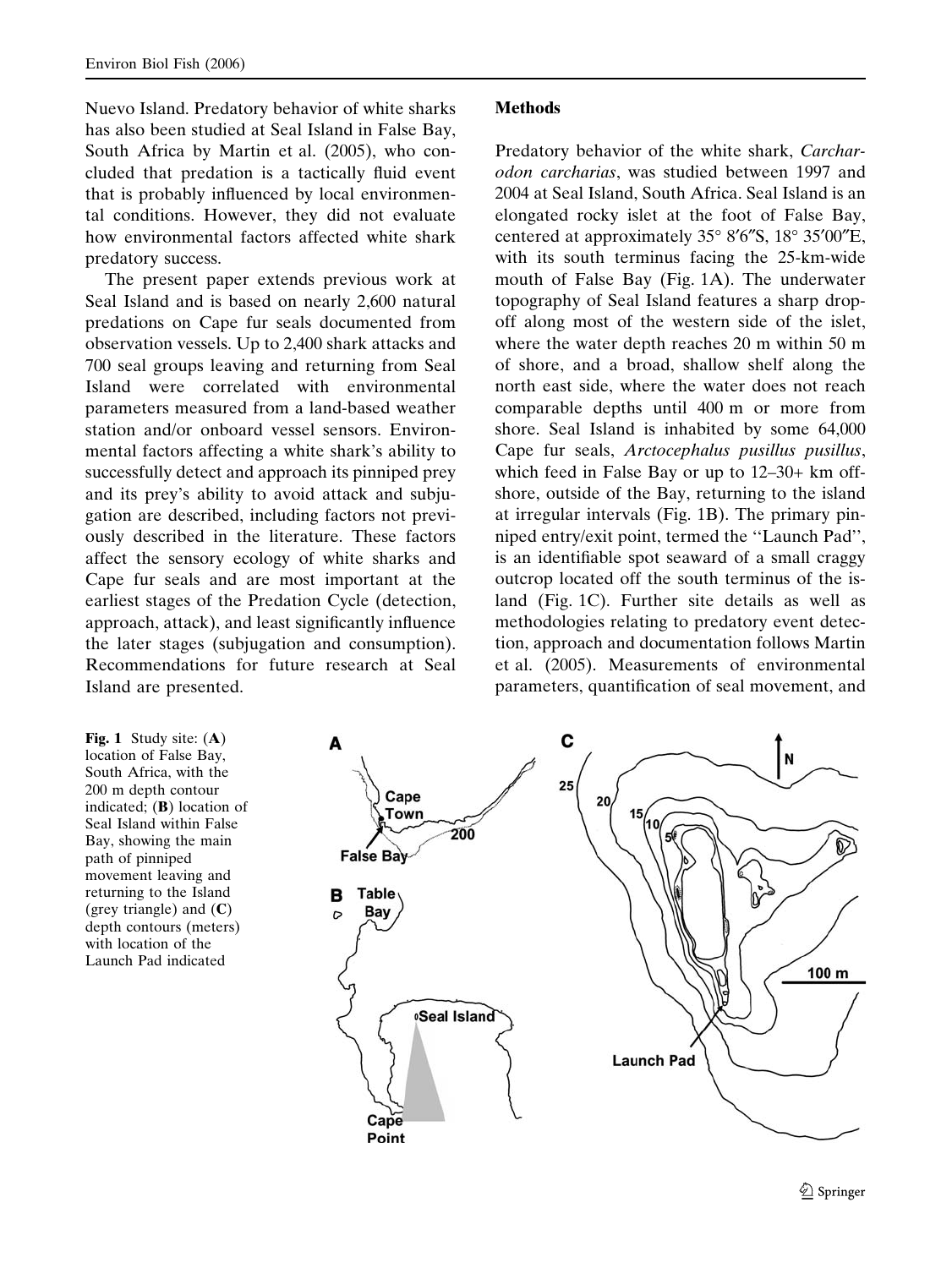statistical methodology used in the present study is described below.

Wind direction, wind speed and ambient light intensity were recorded during the 2003 field season from an erected land-based weather station. Seal Island is inhabited by protected species, making it unavailable for placement of environmental sensors. Since the South African Navy's weather station at Roman Rock is 9 km west of Seal Island and in the lee of the Western Cape mountains, a remote weather station (Hobo Weather Logger [H21-001]) was erected on the rooftop of the National Ski and Rescue Institute station (NSRI), on Strandfontein beach. Strandfontein is the closest land point to Seal Island (4.6 km due north) and NSRI's roof top is the highest point in the area and isolated from buildings, trees, mountains or other structures that may be likely to affect readings. Wind direction (in degrees) and speed (in meters per second) was recorded over a 1-min interval, averaged and logged every 30 min from the weather station anemometer (Part # 662491-3). Water clarity was measured to the nearest 0.5 m with a Secchi disc, but could not be used consistently due to surface glare, shadow cast by the observation vessel, and strong currents which pulled the disc out of plumb. Underwater light intensity was measured using a submersible photosynthetically active radiation (PAR) sensor, but sampling depth could not be standardized due to variable current which likewise pulled the apparatus out of plumb. As a default, atmospheric light intensity (micromoles per meter squared per second =  $\mu$ E) was recorded over a 1-min interval, averaged and logged every 30 min from the weather station light sensor (Part # 655641). It stands to reason that light levels in the water column were dependent upon the atmospheric light intensity measured by the sensor on the weather station.

When an attack occurred, at least two observers from the research team were dedicated to guiding our observation vessel to the location of the initial strike, to the best of their abilities (generally within 15 m). Because bottom slope of the central part of False Bay 100–2,000 m from Seal Island is very uniform and gradual (Southern Africa Directorate of Hydrography Marine Chart # SAN 1016), an error in location of the initial strike of as much as 250 m would result in an error in depth of <1.5 m. Thus, when depth was not measured directly via onboard echosounder, GPS location could be used to estimate this parameter to a high degree of accuracy. Distance of the attack from Seal Island and ocean depth (meters) at the locations where attacks took place was measured using on-board depth sensor/GPS locators (Furuno model 1870 color echo locator) from 1997 to 2004. False Bay tidal height data (referenced to Mean Sea Level) for 2003 were provided by the South African Navy, Hydrographic Office.

The time, number of seal groups and number of individuals in the groups leaving from and returning to Seal Island per day was recorded from 21 days between 07:30 and 13:30 h during the 2003 field season.

Chi-squared analysis was used to compare the frequency of observed versus expected (if random) predation for each level of wind direction, wind speed, tidal height and light intensity. The level of each factor for which frequency of attack was significant with respect to wind direction, wind speed, distance from Seal Island, ocean depth and light intensity, was determined according to Martin et al. (2005) using two-way analysis of variance (type I error  $= 0.05$ ) with replication and Tukey–Kramer comparisons. Data on white shark attack success with respect to month, wind direction, wind speed, distance from shore, ocean depth, tidal height and light intensity were compared using a contingency table  $\chi^2$ -analysis. Each factor under investigation was recorded only when it could be clearly identified. Due to a lack of all factors being identified at each predatory event, interactions could not be analyzed using applications of multivariate analysis and/or generalized linear models for examining probability of success.

# Results

A total of 2,546 natural predatory interactions between white sharks, Carcharodon carcharias, and Cape fur seals, Arctocephalus pusillus pusillus, were documented at the study site between 1997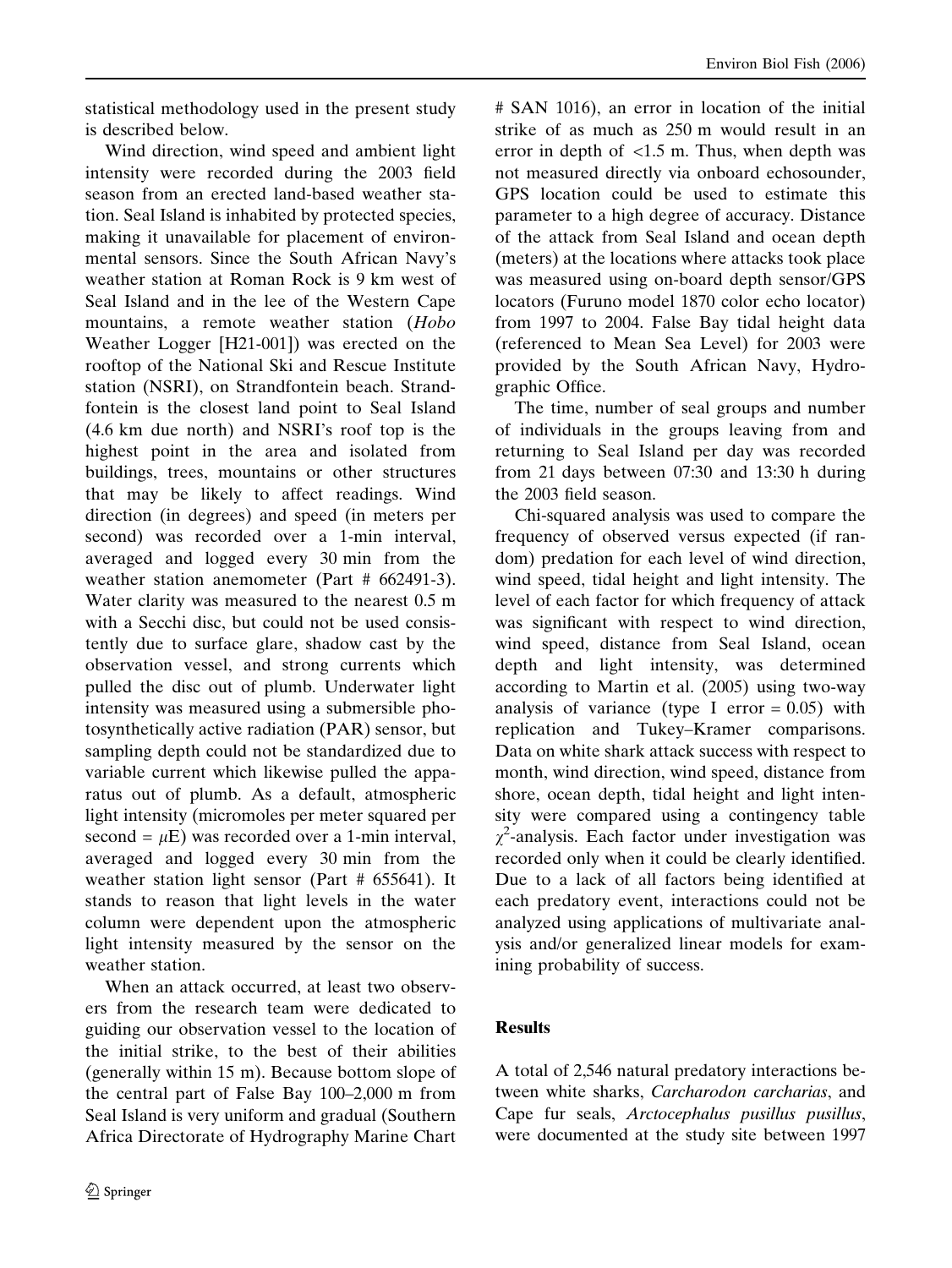and 2004. Up to 43 predatory interactions were observed in a single day. Predations peaked from May through August, averaging 6.68 per day during the winter months (Fig. 2); however, success rate was not significantly different between months  $(n = 2,507, P > 0.284; Fig. 2)$ . Mean predatory success rate over the 8-year study was about 48%.

Up to 2,369 shark attacks and 645 seal groups leaving from and returning to Seal Island were correlated with environmental conditions. Predations occurred during all wind directions, but attack frequency was greatest during northerly winds ( $n = 366$ ,  $P < 0.002$ ; Fig. 3A); however, sharks were equally successful at prey capture during different wind directions  $(n = 366,$  $P > 0.198$ ; Fig. 3A). Observed attacks were not significantly different than if random with respect to seal availability at different wind speeds  $(n = 366, P < 0.326)$ . Attacks occurred between 0 and 2,000 m from Seal Island, with a higher mean number of daily predations recorded between 0 and 400 m from the island, but significantly higher predatory success recorded at distances greater than 800 m from the island  $(n = 2.369, P < 0.001;$  Fig. 3B).

Attacks occurred at the surface over water with depths ranging between 5 and 39 m, with significantly higher mean number of daily attacks recorded where depths ranged from 26 to 30 m  $(n = 309, P < 0.001;$  Fig. 4A). However, sharks were equally successful at prey capture at each depth range  $(n = 745, P > 0.087;$  Fig. 4A). Attacks were recorded during tidal heights ranging from 1 to 3,374 cm above Mean Sea Level (MSL), but significantly fewer attacks occurred at low tidal heights  $\approx 500$  cm above MSL) and more at high tides ( $> 1,500$  cm above MSL) ( $n = 381, P < 0.005$ ; Fig. 4B). Sharks were



Fig. 2 Number of attacks documented per total days spent in the field during each month over the 8 year study period



Fig. 3 (A) Percent of total  $(n = 366)$  and successful  $(n = 196)$  predatory attacks by white sharks on Cape fur seals and percent of total seal group movement about the



Island ( $n = 644$ ) versus wind direction; (**B**) percent of total  $(n = 2,369)$  and successful  $(n = 1,133)$  attacks versus distance from shore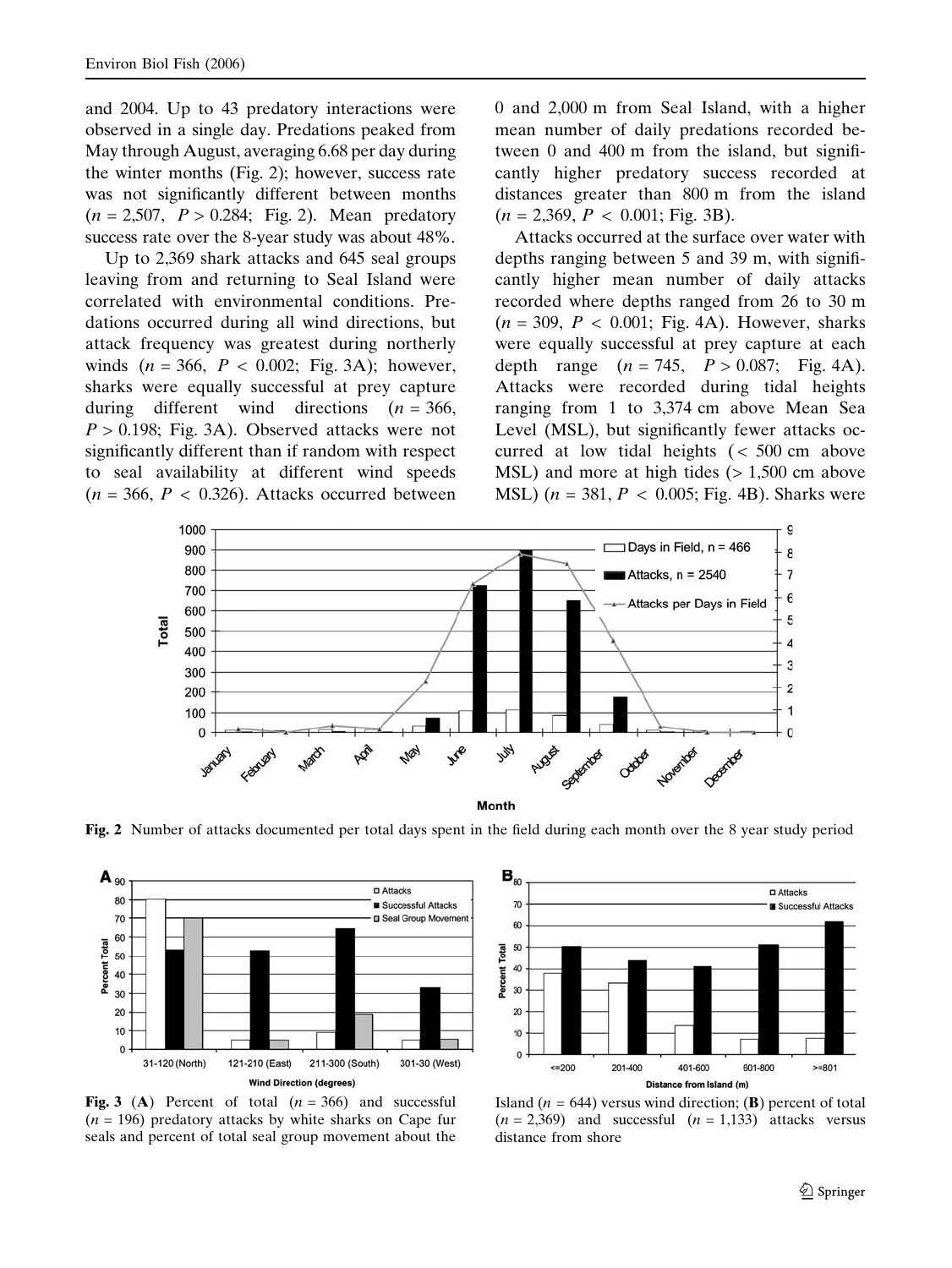

Fig. 4 (A) Percent of total  $(n = 745)$  and successful  $(n = 348)$  predatory attacks by white sharks on Cape fur seals versus ocean depth; (**B**) Percent of total  $(n = 381)$ 

equally successful at prey capture during all tidal heights ( $n = 381, P > 0.453$ ; Fig. 4B).

Predations occurred during all light levels, but attacks were not random with respect to seal availability ( $n = 366$ ,  $P < 0.001$ ; Fig. 5A). Predatory frequency ( $n = 366$ ,  $P < 0.001$ ) and success rate (55%,  $n = 366$ ,  $P < 0.057$ ) was significantly higher at light intensities below 300  $\mu$ E (Fig. 5A). Predation frequency and success rate decreased with increased light and white sharks appeared to cease active predation on Cape fur seals when success rate dropped to about 40% at light levels above 400  $\mu$ E (Fig. 5B).

#### Discussion



The present study demonstrates that white shark, Carcharodon carcharias, predation on Cape fur

Fig. 5 (A) Percent of total  $(n = 366)$  and successful  $(n = 196)$  predatory attacks by white sharks on Cape fur seals and percent of total seal group movement ( $n = 644$ )



and successful attacks  $(n = 200)$  and percent of total seal group movement about the Island ( $n = 616$ ) versus tidal height

seals, Arctocephalus pusillus pusillus, at Seal Island is affected by environmental factors that facilitate a shark's need for encountering, detecting and remaining cryptic from its prey as well as its prey's ability to detect its predator prior to attack.

Prey may have differential distribution, abundance and vulnerability at different times of the year and roving elasmobranchs can increase the probability of encountering and capturing prey by selecting the appropriate habitat and time to actively predate (see review by Heithaus 2004). Although white sharks are found in False Bay throughout the year (authors, unpublished data), the onset of active predation by white sharks on seals at Seal Island coincides with when the warm-water predatory fishes leave False Bay for the winter and juvenile Cape fur seals finish weaning and begin foraging away from the Island for the first time. Martin et al. (2005) proposed



about the Island versus ambient light levels; (B) Average number failed ( $n = 170$ ) and successful attacks ( $n = 196$ ) per day versus ambient light levels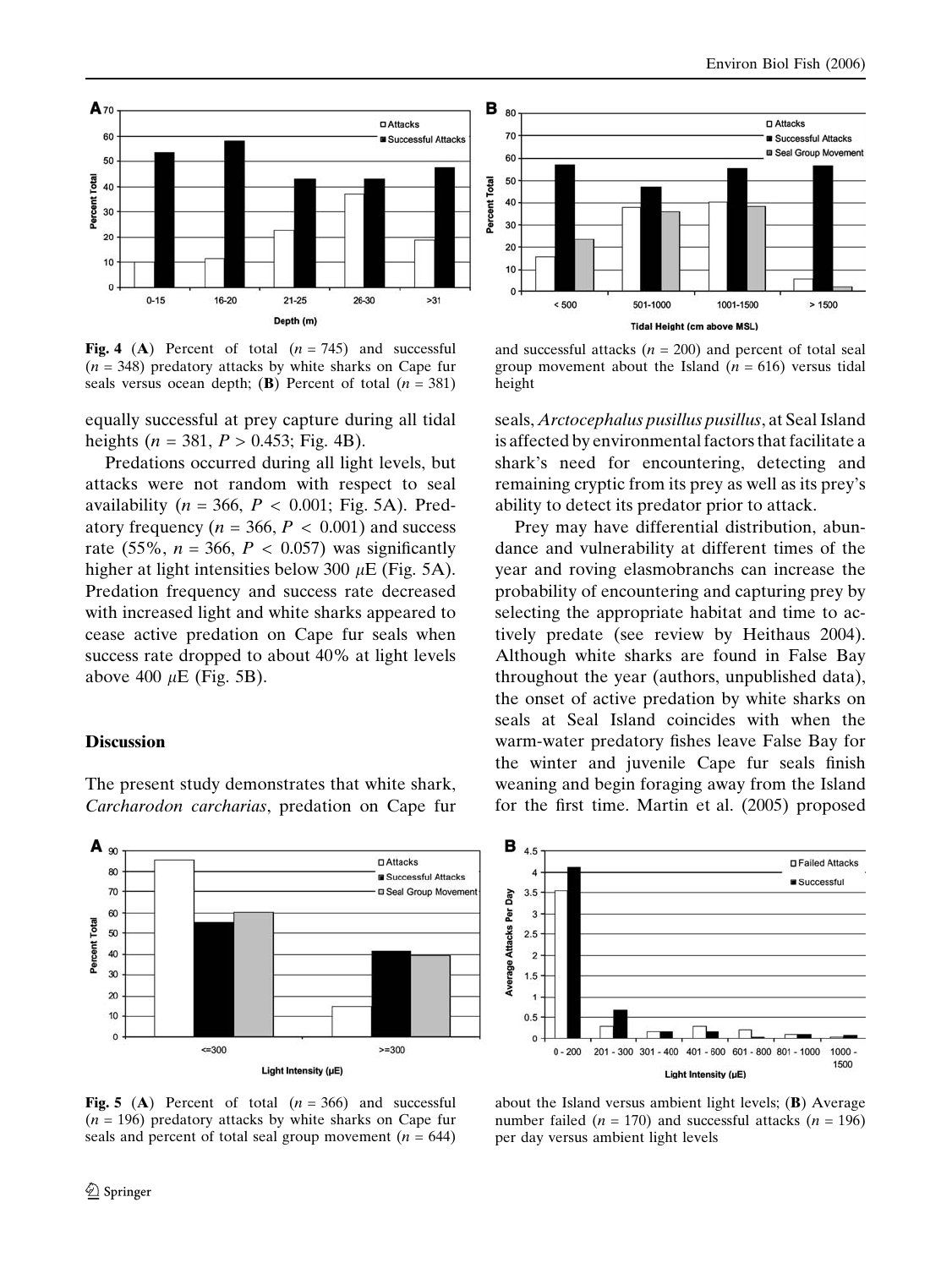that during the winter, white sharks switch from foraging on warm-water fishes to predating on juvenile Cape fur seals at a time when the seals are inexperienced and most vulnerable to predation.

Our findings support the speculation by Strong et al. (1992) that white sharks may locate pinniped rookeries by their distinctive odors. Northerly winds blow from Seal Island and out the mouth of False Bay, propelling chemical stimuli (such as pinniped excreta, blood, and other organic compounds or fractions) that may enable white sharks to locate the Island, where opportunities to predate upon pinnipeds are likely more concentrated than in the open sea. Northerly winds predominate during South African winter storms and directly following such weather, new sharks are found patrolling Seal Island that were not present before (authors, unpublished data).

Northerly winds may also render Cape fur seals more conspicuous visually. During northerly winds, seals must return to Seal Island by locomoting against the current, resulting in enhanced water disturbances around the seal's outline. Such disturbances likely compromise a seal's ability to maintain subsurface vigilance and possibly detect its predator. Seals locomoting against the current also visually highlights their location at the surface and produces sound, either or both of which may aid in prey detection. This is further borne out by results of experimental decoy tows conducted at Seal Island. Between 1997 and 2003, 121 strikes were elicited by sharks on seal-shaped decoys towed at 2.5 km  $h^{-1}$  around the Island. Decoy sizes and shapes were varied experimentally. Relatively thick decoys (16–35 cm) created more disturbance around their anterior margins and elicited significantly more strikes per unit tow-duration than did thinner decoys (0.3–5 cm; authors, unpublished data). In contrast to our findings, wind direction showed no effect on white shark predation at the Farallon Islands (Pyle et al. 1996).

Stalking and ambush are important for successful prey capture in many predacious fishes (Strong 1996). Stalking undetected from depth and then rushing to the surface to capture prey is a predatory tactic that has been proposed for sevengill sharks (Ebert 1991), tiger sharks

(Heithaus et al. 2002), blue sharks (Carey and Scharold 1990) and white sharks (Tricas and McCosker 1984; Strong 1996; Goldman and Anderson 1999). Although it is not known if at Seal Island sharks are stalking seals from depth as has been shown at the Farallons (Goldman and Anderson 1999), a depth range of 26–30 m may be optimal for sharks to remain undetected while stalking seals from below, with enough vertical distance to build up momentum required for launching a debilitating strike at the surface. This could be further explored with telemetric measurements of shark swimming depth and speed.

During high tides, the critical minimum depth from which sharks can approach seals undetected is closer to shore, possibly reflecting the decrease and increase in predations documented during low and high tides, respectively. Preliminary results suggest that on spring high tides there is a higher frequency of attacks occurring closer to the Island as well as at the Launch Pad and off the northwest corner of the Island: sites where seals tend to gather in large numbers over shallow reefs. At the Farallons, white shark predatory frequency similarly increased with tidal height (Anderson et al. 1996; Pyle et al. 1996). However, Anderson et al. (1996) suggested that an increase in tidal height likely reduced haul-out area for elephant seals, forcing them into the water and, in effect, increasing prey availability and thus predation.

Strong (1996) suggested that a pinniped at the surface is at a visual disadvantage to a white shark hunting beneath. White shark predatory frequency and success at low ambient light levels is likely reflective of this discrepancy. The large quantity of seal excreta released continually by the Island's resident colony of 64,000 contributes to the murkiness of the waters (average  $\pm$  7 m horizontal visibility). In conjunction with low light levels, the seal's ability to detect the darkly pigmented dorsum of a white shark stalking from deep below is probably compromised. Conversely, a hunting shark has a visual and tactical advantage. White sharks are able to stalk seals from below, searching the surface for its prey's silhouette, backlit against Snell's window (Strong 1996), and can launch a brief vertical attack, minimizing strike distance and attack duration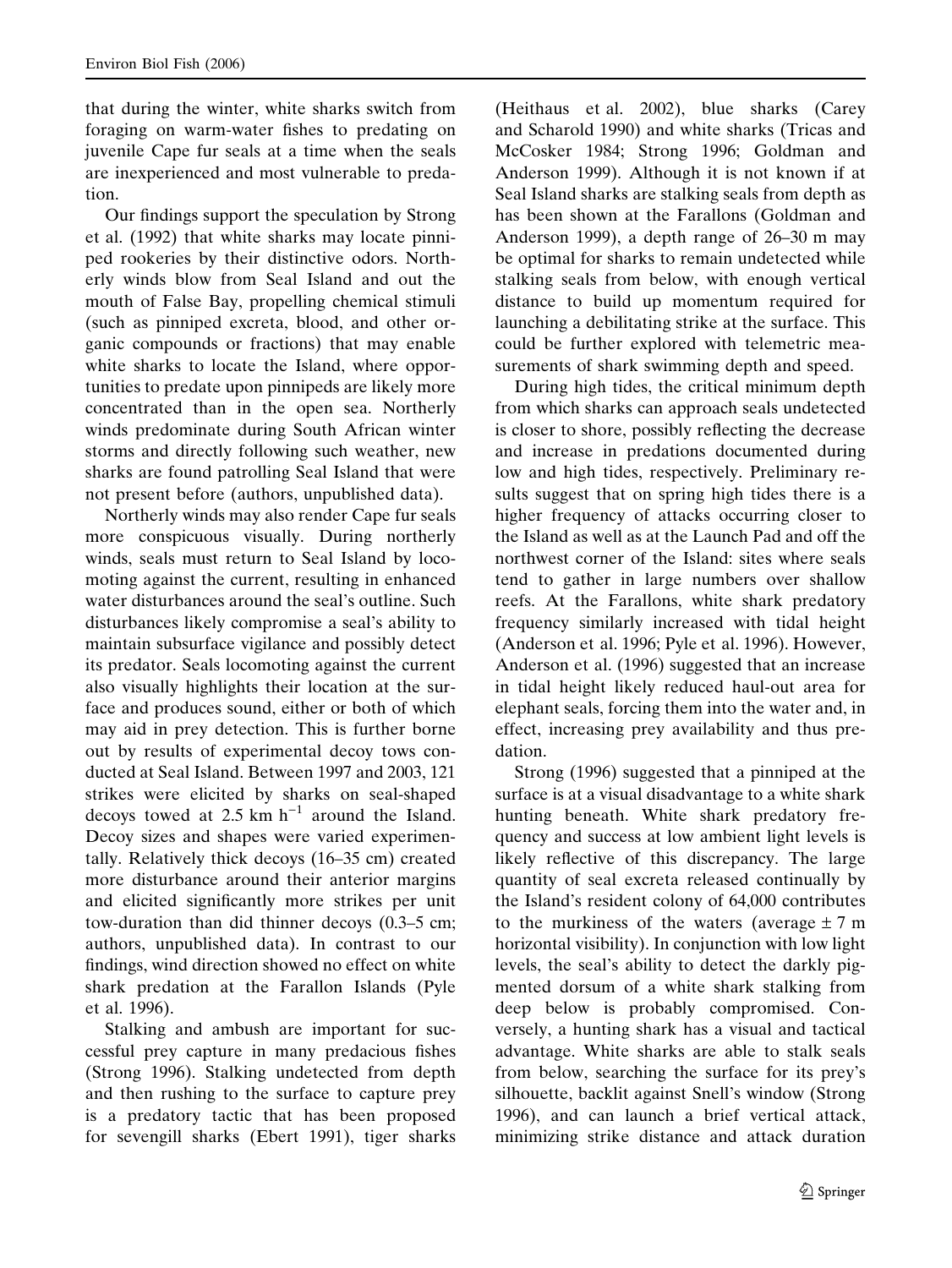while the seal has limited option for escape at the surface. The documented cease in white shark predatory activity when capture success rate drops to about 40% at high light levels, suggests that sharks at Seal Island may be making foraging decisions that optimize probability of prey capture.

Significant differences were apparent in effects of environmental factors on frequency and success rate of predatory attacks on pinnipeds at Seal Island and SEFI (Table 1), supporting the conclusion of Martin et al. (2005) that white shark predation is tactically fluid and influenced by local environmental conditions. A white shark's probability of successful prey capture is greatest if the targeted Cape fur seal is incapacitated in the initial strike and the present paper describes six environmental conditions that appear to affect white shark ambush at the surface. Eleven secondary pursuit white shark behaviors have been described by Martin et al. (2005); however, these do not appear to be influenced by environmental conditions. In general, environmental factors—especially those affecting sensory performance—are most influential during the earliest stages of the Predation Cycle (detection, approach, and attack) and less so at later stages (subjugation and consumption).

It is likely that not all significant environmental factors affecting white shark predation were identified. For example, preliminary data suggest that just prior to a storm striking the Cape Peninsula, frequency of attacks increases. Although this needs to be further explored, we hypothesize

that the observed increase in attack frequency may be a result of an increase in seals, which having detected the pressure system, return to Seal Island ahead of the storm to haul-out during the bad weather. Further studies should examine the effects of barometric pressure on seal activity and predation frequency.

Circumstantial evidence from Año Nuevo Island (Klimley et al. 2001) suggests that white sharks prey on pinnipeds at night and it is possible that attacks may be occurring at Seal Island at night. Additionally, a full moon may silhouette a seals location against the surface, making it more visible to its predator. Experiments by Fouts and Nelson (1999) have shown that the Pacific angel sharks, Squatina californica, feed at night and that their attacks may be facilitated by turbulencegenerated bioluminescence. Trips made to Seal Island at night demonstrated that seals could be detected visually by turbulence-generated bioluminescence. Experiments using infrared video thermography (FLIR Systems ThermaCAM E4 infrared camera equipped with a 12° telescopic lens) at night revealed that both seals and white sharks could be detected by their thermal signatures. Preliminary results suggest that the number of seal groups departing the Island at night is far greater than during the day, possibly reflecting a decrease in predation risk; however, this needs to be further explored. Video sequences using infrared thermography, depicting white sharks breaching and nightly seal group movement about the Island is available as supplementary material to this paper.

| Factor                         | Seal island                                                   | <b>SEFI</b>                                                       | Similar |
|--------------------------------|---------------------------------------------------------------|-------------------------------------------------------------------|---------|
| Season                         | Winter                                                        | Autumn                                                            | No.     |
| Wind direction                 | Increased frequency during northerly winds                    | Wind direction not significant                                    | No.     |
| Distance from<br>seal haul-out | Increased frequency and<br>decreased success rate near island | Increased frequency near island<br>(success rate not measured)    | Yes     |
| Depth                          | $5-31+$ m (increased success 26-30 m)                         | 5–50 m (success rate not measured)                                | Yes     |
| Tides                          | Increased frequency during high tides                         | Increased frequency during high tides                             | Yes     |
| Swell height                   | (Not measured)                                                | Increased frequency with increased swell                          | N/A     |
| Water clarity                  | (Not measured)                                                | Decreased frequency with increased clarity                        | N/A     |
| Light intensity                | Increased frequency and success under<br>low light conditions | Attacks under all light conditions<br>(success rate not measured) | No      |

Table 1 Effects of environmental factors on predatory frequency and success at Seal Island and Southeast Farallon Island (SEFI) (see Discussion for details)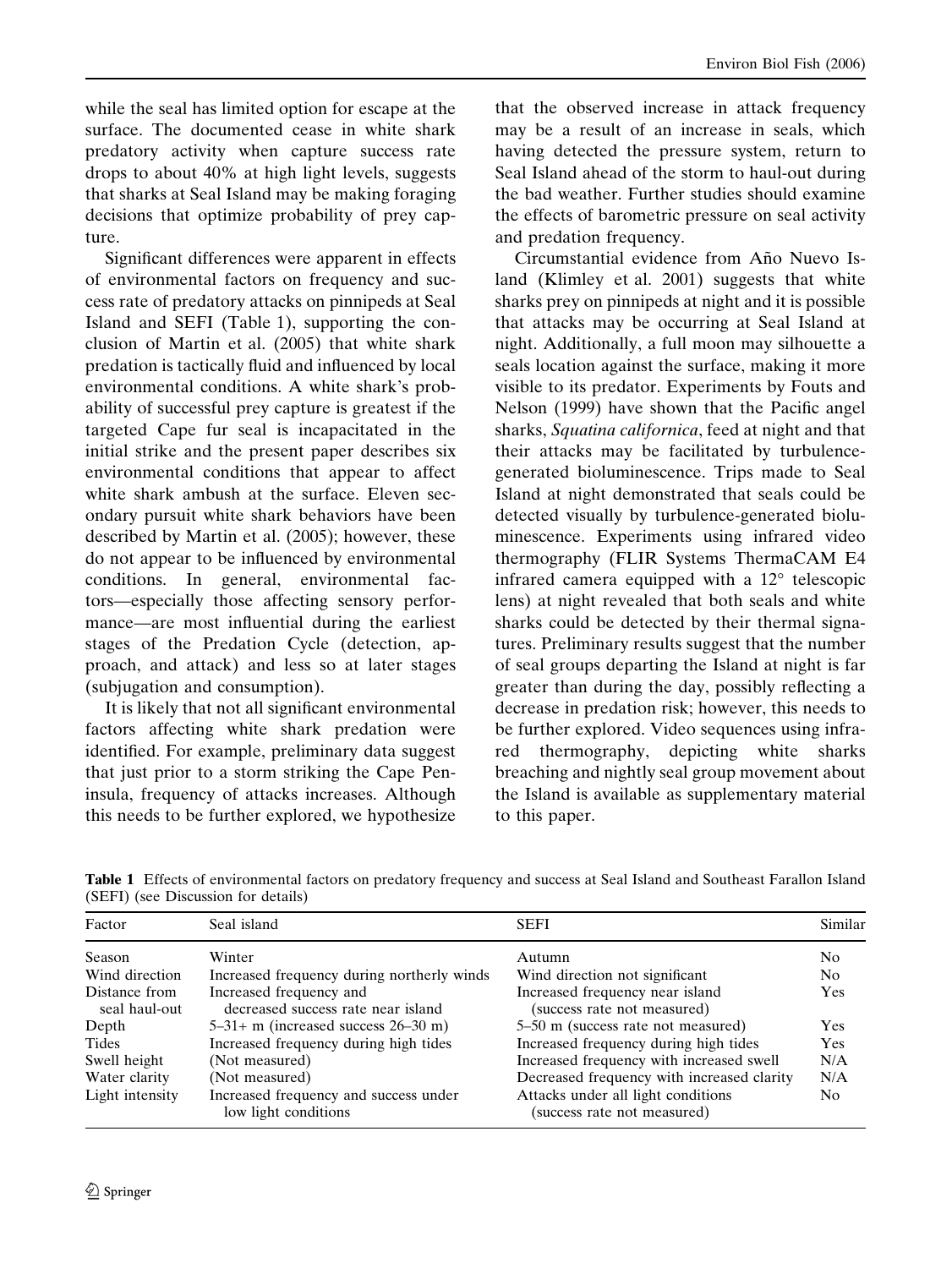## Conclusion

Environmental factors affecting a white shark's ability to successfully detect and approach its pinniped prey and its prey's ability to avoid attack and subjugation are most important during the earliest stages of the Predation Cycle. Many aspects of white shark predatory behavior at Seal Island resemble those of other predatory fishes (Martin et al. 2005) and as a consequence, environmental factors affecting white shark–Cape fur seal interactions and the sensory modalities involved may be applicable to predator–prey interactions involving other predatory fishes.

Acknowledgements Thanks to Herman Oosthuizen and South Africa's Marine and Coastal Zone Management for permitting us to do this work. For their invaluable assistance and ongoing support both in and out of the field, we especially thank R. Lawrence, M. Fallows and M. Bright. Thanks to all volunteer research assistants during the study period; especially C. Peyer, C. Meyers, D. Washington, D. Atagöksel, G. Sure, C. Voltaire, B. Jasinsky, B. Kilbride, A. Currie, G. Gurman, K. Hodgson, M. Hawksworth, J. Northey, B. Bray, H. Brown, B. Lindl, C. Black, B. Gonzalez, R. Flores, A. Barron, G. Markham, J.N. & D. Allinson, K. & G. Foster. We thank our corporate sponsors, YSI, Oregon Scientific, Li-Cor Biosciences, and Ben Meadows for generous donation of environmental sensor equipment. Thank you to Ruth Farre, Sanette Gildenhuys and the South African Navy: Hydrographic Office via the Institute for Maritime Technology for providing hydrographical data. Thank you to NSRI for permitting us to erect a weather station on their facility. We thank J.N. Allinson Associates, Inc. for supplying infrared thermography equipment. Thanks to the SeaStar foundation for financial support. We thank M. Farber and E. Keith of Nova Southeastern University's Oceanographic Center for technical advice and encouragement; we also thank E. Taylor of the UBC Fish Museum, the Zoology Department at University of British Columbia, and the Pew Institute for Ocean Science, Rosenstiel School of Marine and Atmospheric Science at the University of Miami for continued support. For their technical and statistical assistance, special thanks to J. Serafy and E. Babcock. Thanks to our families for their ongoing care and perpetual support, especially A.E. Martin, who also prepared the figures. Thanks also to A.P. Klimley, whose review enabled us to strengthen and shorten this paper.

## References

Ainley DG, Strong CS, Huber HR, Lewis TJ, Morrell SJ (1981) Predation by sharks on pinnipeds at the Farallon Islands. Fish Bull 78:941–945

- Ainley DG, Henderson RP, Huber HR, Boekelheide RJ, Allen SG, McElroy TL (1985) Dynamics of white shark/pinniped interactions in the Gulf of the Farralons. Memories Southern California Acad Sci 9:109–122
- Anderson SD, Klimley AP, Pyle P, Henderson RP (1996) Tidal height and white shark predation at the Farallon Islands, California. In: Klimley AP, Ainley DG (eds) Great white sharks: the biology of Carcharodon carcharias. Academic Press, San Diego, pp 275–279
- Bres M (1993) The behaviour of sharks. Rev Fish Biol Fisher 3:133–159
- Busch H, Dücker G (1987) Das visuelle Leistungsvermogen der Seebären (Arctocephalus pusillus und Arctocephalus australs). Zool Anz 219:197–224
- Carey FG, Scharold JV (1990) Movements of blue sharks (Prionace glauca) in depth and course. Mar Biol 106:329–342
- Demski LS, Northcutt RG (1996) The brain and cranial nerves of the white shark: an evolutionary perspective. In: Klimley AP, Ainley DG (eds) Great white sharks: the biology of Carcharodon carcharias, Academic Press, San Diego, pp 121–130
- Ebert DA (1991) Observations on the predatory behavior of the sevengill shark Notorynchus cepedianus. South African J Mar Sci 11:455–465
- Ellis DV (1986) Animal behaviour and its applications. Lewis Publishers, Inc., Chelsea, p 329
- Endler JA (1986) Defence against predators. In: Feder ME, Lauder GV (eds) Predator-prey relationships: perspectives and approaches from the study of lower vertebrates, University of Chicago Press, Chicago, pp 109–134
- FoutsWR, Nelson DR (1999) Prey capture by the Pacific angel shark, Squatina californica: visually mediated strikes and ambush-site characteristics. Copeia 1999:304–312
- Goldman KJ, Anderson SD (1999) Space utilization and swimming depth of white sharks, Carcharodon carcharias, at the South Farallon Islands, central California. Environ Biol Fish 56:351–364
- Gruber SH, Cohen JL (1985) Visual system of the white shark, Carcharodon carcharias, with emphasis on retinal structure. Memoirs Southern California Acad Sci 9:61–72
- Heithaus MR (2004) Predator–prey interactions. In: Carrier JC, Musick JA, Heithaus MR (eds) Biology of sharks and their relatives, CRC Press, Boca Raton, pp 488–512
- Heithaus MR, Dill LM, Marshall GJ, Buhleier B (2002) Habitat use and foraging behavior of tiger sharks (Galeocerdo cuvier) in a seagrass ecosystem. Mar Biol 140:237–248
- Hueter RE, Mann DA, Maruska KP, Sisneros JA, Demski LS (2004) Sensory biology of elasmobranchs. In: Carrier JC, Musick JA, Heithaus MR (eds) Biology of sharks and their relatives, CRC Press, Boca Raton, pp 325–368
- Klimley AP, Anderson SD, Pyle P, Henderson RP (1992) Spatiotemporal patterns of white shark (Carcharodon carcharias) predation at the South Farallon Islands, California. Copeia 3:680–690